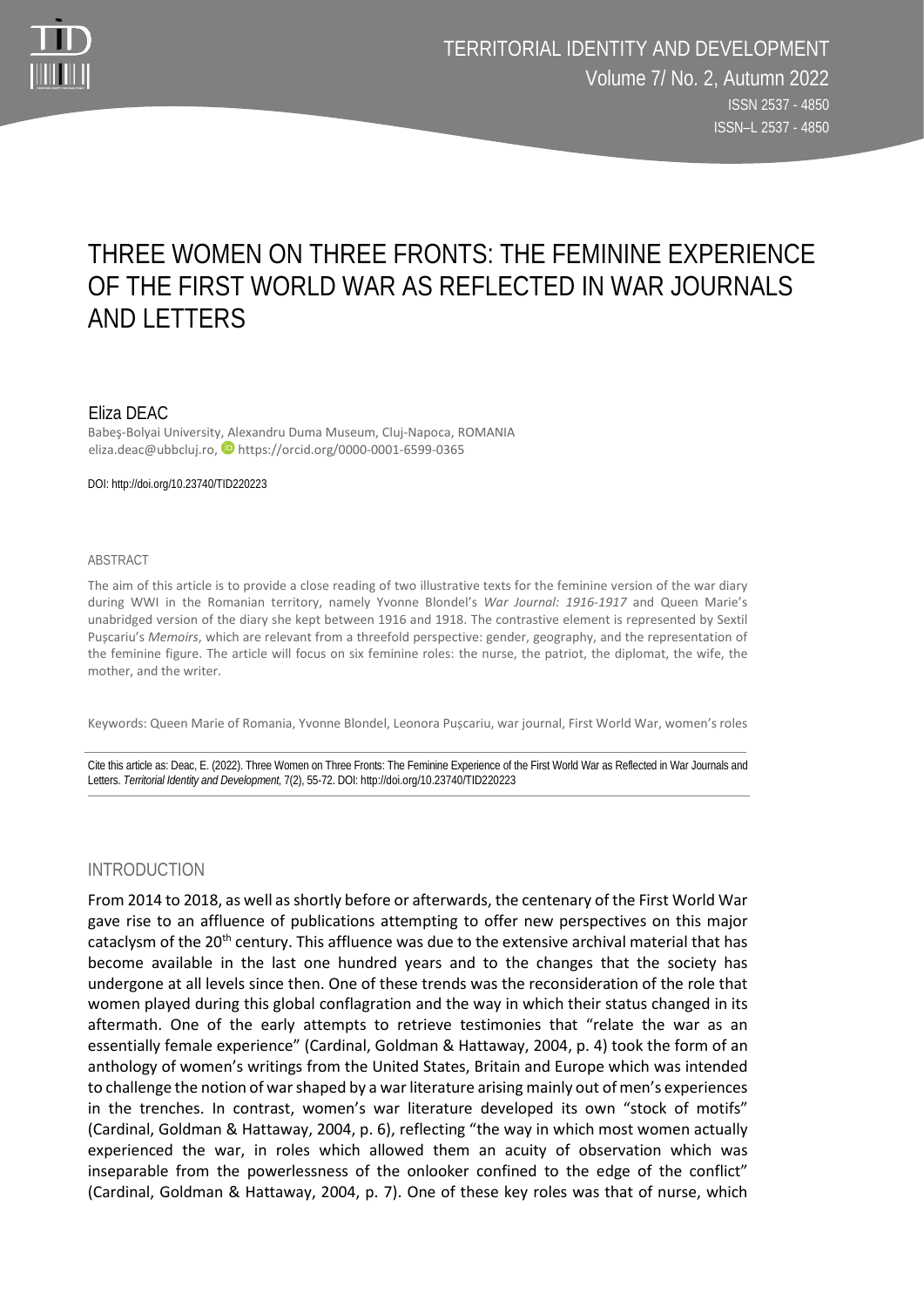often went hand in hand with the role of diarist. Consequently, a significant part of women's war literature is represented by the immediate accounts of those who came into closest contact with the actuality of men's war (Hallett, 2016; Powell, 2016).

This trend was also manifest in the Romanian historiography, in which it took mainly two forms: the publication of feminine autobiographical writings on the one hand, and the studies dedicated specifically to women's activity throughout the war on the other. A notable example in the first category is the *War Journal* of Queen Marie of Romania – the unabridged version of the diary that she kept during the war, published in three volumes and covering the period from 1916 to 1918. The anthologies of private or official documents retrieved from a variety of archival sources also contain important chapters regarding women's activity during the war. For instance, *Viața pe front în scrieri personale* [*Frontline Accounts in Private Writings*] (Negru, 2019) includes a consistent section dedicated to the women's resistance in the capital city of Bucharest during the German occupation; such accounts represent useful complements to the queen's diaries, providing other perspectives on the same events. The second category of publications includes two important volumes published in the context of the centenary, namely *Eroinele României Mari: destine din linia întâi* [*The Heroines of Greater Romania: First Line Destinies*] (Berciu-Drăghicescu, 2018) and *Bătălia lor. Femeile din România în Primul Război Mondial* [*Their Battle. Women in Romania during the First World War*] (Ciupală, 2017). The first is an ample enterprise to provide biographical portraits of numerous Romanian women that distinguished themselves throughout the war, while the second one is an extended analysis of some major roles that women performed during this conflagration (such as the fighters, the queen or the heroine).

As the previous examples show, such recent pursuits have been predominantly restitutive, either in the form of anthologies or of biographies. This article proposes a follow-up approach consisting in the detailed analysis of some of the specific motifs of feminine war literature that these publications have made accessible. Some steps have already been taken in this direction (Hallett, 2016; Ciupală, 2017) and this paper aims to initiate a similar in-depth analysis of a selection of texts reflecting the war experience in the three major regions of the future Greater Romania.

This article is based on three main texts: the previously mentioned journal of Queen Marie, the war journal of Yvonne Blondel, published in 2005, and Sextil Pușcariu's memoirs, published in 1978. The first reason for this choice is the geographical perspective of the account: Queen Marie recounts the events in Bucharest and Iater on in Iași, Yvonne Blondel is a direct witness to the events on the southern front of Romania, from Silistra to Galați, while Sextil Pușcariu provides an ample view on the events in Transylvania. Together, they enable the reader to perceive the complementary reflection of similar experiences in all the Romanian regions. Secondly, the three autobiographical writings illustrate three contemporary, yet distinct, feminine hypostases at the time: Marie, Queen of Romania, a pivotal figure in the course of the war although outside the official sphere of political decisions; Yvonne, daughter of Camille Blondel, Minister of France in Romania and one of the main actors in Romania's decision to sign the convention that would make it the ally of France; and Leonora Pușcariu, the discreet wife of the reputed linguist Sextil Pușcariu, who became the first Rector of the Romanian University of Cluj in 1919 and was also an important representative of Greater Romania at the League of Nations in the interwar years.

The choice is not entirely symmetrical, yet the lack of symmetry is significant in itself. In this trio, Leonora Pușcariu stands apart due to the fact that she did not keep a diary of her own and all the information that is passed on about her is filtered through the perspective of her husband's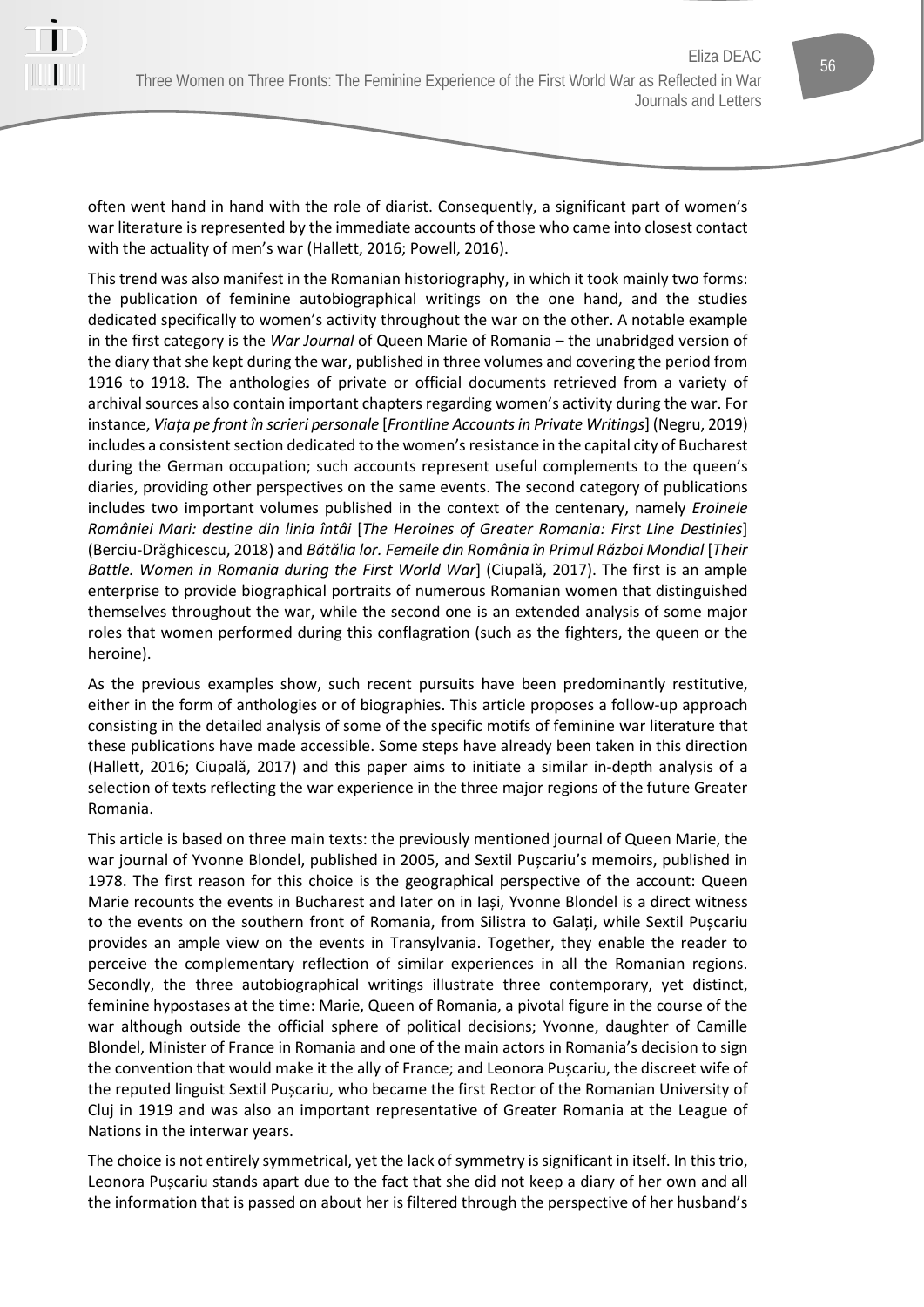

writing. However, his *Memoirs*, which were put together after her death and another World War, are in fact a monument to her memory and create a vivid picture of the central part she played in their circle throughout the war and afterwards. At her wish, the letters she wrote to her husband almost daily during the war were destroyed and the *Memoirs* quote only the letters that he sent her at the time. In contrast to this act of self-obliteration, Queen Marie and Yvonne Blondel kept rigorous records of their daily activities even though these were often so burdensome that they could have hindered any writing activity.

The impact of these writings differs greatly. The publication of Queen Marie's three-volume *War Journal* in 2014-2015 indicates a revival of the "feminine myth" that she had created for herself by the end of the First World War yet started to decline even in her lifetime to be entirely effaced during the communist period (Bizomescu, 1995, pp. 191, 196-197; Ciupală, 2017, pp. 276-277). An extensive chapter, which offers a detailed analysis of her journal, is dedicated to her in Alin Ciupală's book. On the other hand, Yvonne Blondel's diary is quoted mainly as a documentary source both in this volume and in *The Heroines of Greater Romania*, while Sextil Pușcariu's *Memoirs* have been hardly examined in the context of this topic. Consequently, the less explored texts and motifs will be given greater prominence in the course of the analysis than the ones that have already formed the object of numerous and ample readings.

Therefore, this article aims to provide a closer reading of the three texts from the perspective of several major roles that women fulfilled throughout the war. More specifically, in Queen Marie's case, this new reading will entail a slight shift in the interpretation of her actions and of her part in the contemporary events; concerning Yvonne Blondel, the aim is to highlight the moral transformation that she underwent as a result of her constant immersion in the most gruesome outcomes of war; through Leonora Pușcariu, the article aims to bring to the fore a different form of feminine behaviour characteristic of the age, which is both self-effacing and overlooked by the current approaches to the subject.

## METHODOLOGY

As the article relies on a detailed and comparative analysis of the three diaristic sources, one must also address in advance the issue of secondary and late interventions in the text. As previously stated, the publication of Queen Marie's journal was motivated by the possibility of the integral restitution of her daily notes, which had been subjected to a drastic process of selection in her memoirs – *The Story of My Life* – published during her lifetime (1934-1935); the memoirs "attenuate or eliminate precisely the most sincere impressions – and sometimes outbursts – of the queen, which obviously could not have been made public" (Boia, 2014, p. 6). Although the manuscript bears the marks of later readings, the instances in which the text was altered are rather rare. Usually, the censorship is exercised before writing not afterwards. It is only towards the end of the second volume, when she records the tribulations that accompanied the Romanian government's decision to sign the peace treaty with the Central Powers, that she is overwhelmed by revolt and writes down a number of lines that are blotted out at a later date (as the translator points out). Apart from these, the author does not refrain from recording sensitive opinions or actions, especially if they have formed the object of previous discussions, be they more or less private.

It is known that the manuscript of Yvonne Blondel's published text was a transcript of the original journal and it is supposed that she may have made some alterations in the process.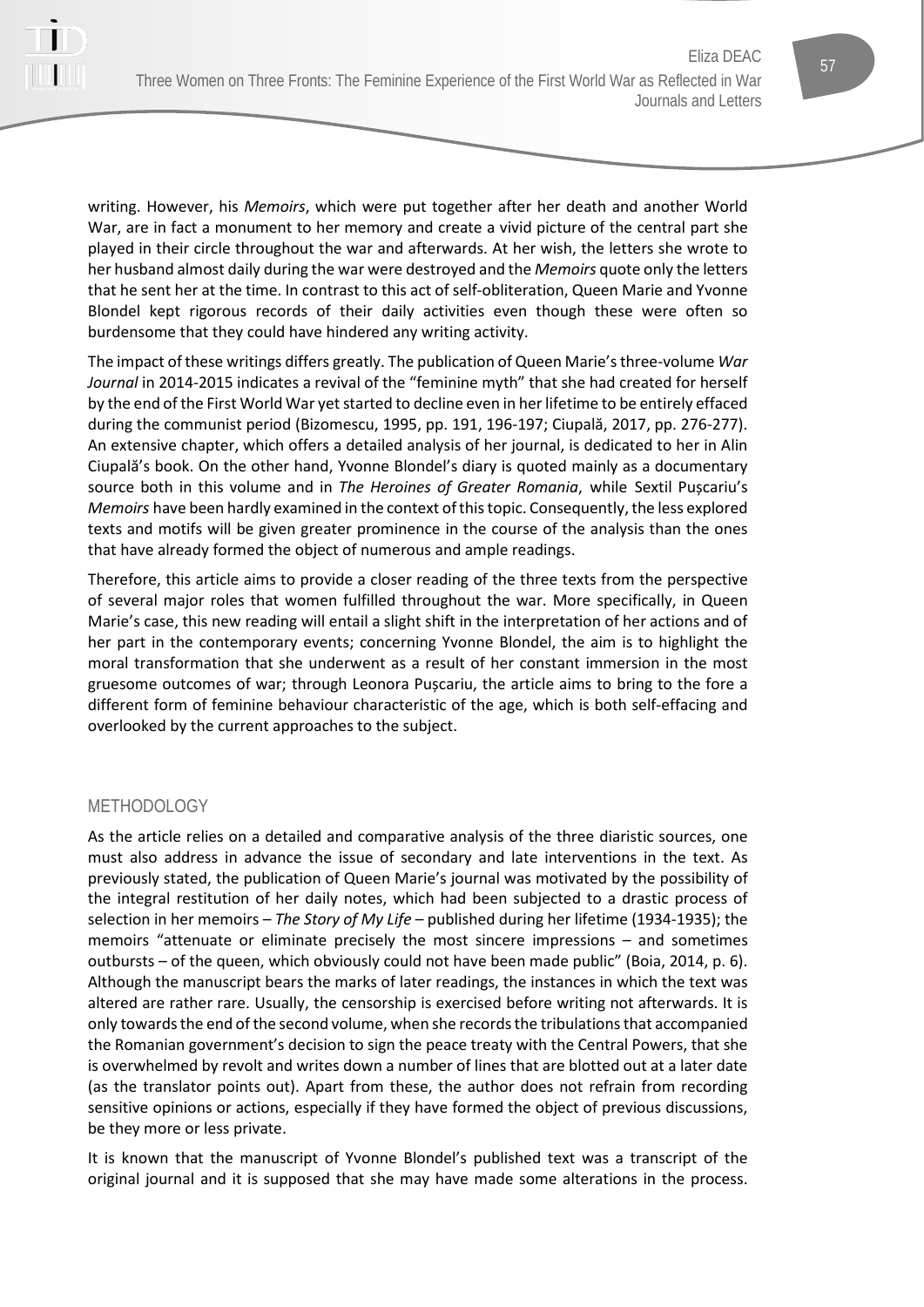However, an introductory note states that she has not changed the content so as to conserve its "exact savour" (Blondel, 2005, p. 34)<sup>[1](#page-3-0)</sup> and thus be able to relive that particular "page" in her life.

Despite their title, Sextil Pușcariu's *Memoirs* hardly ever contain reminiscences of distant episodes in his life. The author mainly edits a large collection of autobiographical documents such as diaries, letters, articles, reports, etc. His recollection of the First World War is an ingenious interspersion of the diary he kept at the time and the letters he sent home.

Thus, all the three texts retain the quality of immediacy in relation to the events, allowing the reader to perceive the instant reactions without any foresight and to measure the conceptual distance that all these characters get to cover by the end of the war. Although the article will focus on the subtleties of individual experiences, some general conclusions regarding women's lot in this debacle can be inferred from these singular examples.

The article will approach each individual biography from the point of view of six major roles that stand out in these texts: the nurse, the patriot, the diplomat, the wife, the mother, and the writer.

# RESULTS AND DISCUSSION

## The Nurse

Yvonne Blondel's<sup>[2](#page-3-1)</sup> experience of the war in the role of a nurse is one of the most remarkable ones. The outbreak of the war found her in Silistra, where her husband had been appointed prefect. In this capacity, she organised her first hospital at the prefecture and also in a place that she had humorously called "Rogojina Palace", a former improvised hotel for her guests that took its name from the typically Romanian rugs that decorated its floors. After the fall of Tutrakan and the evacuation of Silistra, she chose to work in the proximity of the first lines of the southern front, at Medgidia, Brăila and Galați, witnessing every stage of the retreat of the Romanian army until it reached the borders of Moldavia. Apart from the personal account of the external events, what is interesting to follow is the inner changes that they provoke resulting in the reconsideration of her own role as a woman in this unforeseen world.

The first element is the progressive realisation and habituation to the actual meaning of disappearance and death and the revelation that war is "a terrible thing" (Blondel, 2005, p. 53) despite the great cause that animates the participants. The idea begins to transpire as early as the first days of combat, when the reported absence of two officers and two hundred soldiers causes her a previously unknown restlessness and lessens the initial patriotic exaltation and hope. At a later point, she even wonders whether this carnage could be the actual means of ensuring the happiness of the people in the Romanian provinces (Blondel, 2005, p. 161). By the time she is about to leave Medgidia, she notes that the war has one more occupation to teach her (Blondel, 2005, p. 278), namely that of undertaker. While the railway station is being bombed, Yvonne and one of her assistants are digging a grave in the garden of the station master

<span id="page-3-0"></span> $1$  All the subsequent quotations from Yvonne Blondel's diary and Sextil Puscariu's memoirs were translated by the author of this article.

<span id="page-3-1"></span><sup>&</sup>lt;sup>2</sup> A biographical note including details about her life before and after the war is available in the volume *Eroinele României Mari: destine din linia întâi* [The Heroines of Greater Romania: First Line Destinies] (Drăghicescu, 2018, pp. 273-274). See also the article dedicated to her in *Enciclopedia României* [The Encyclopedia of Romania] (Anonymous, 2011).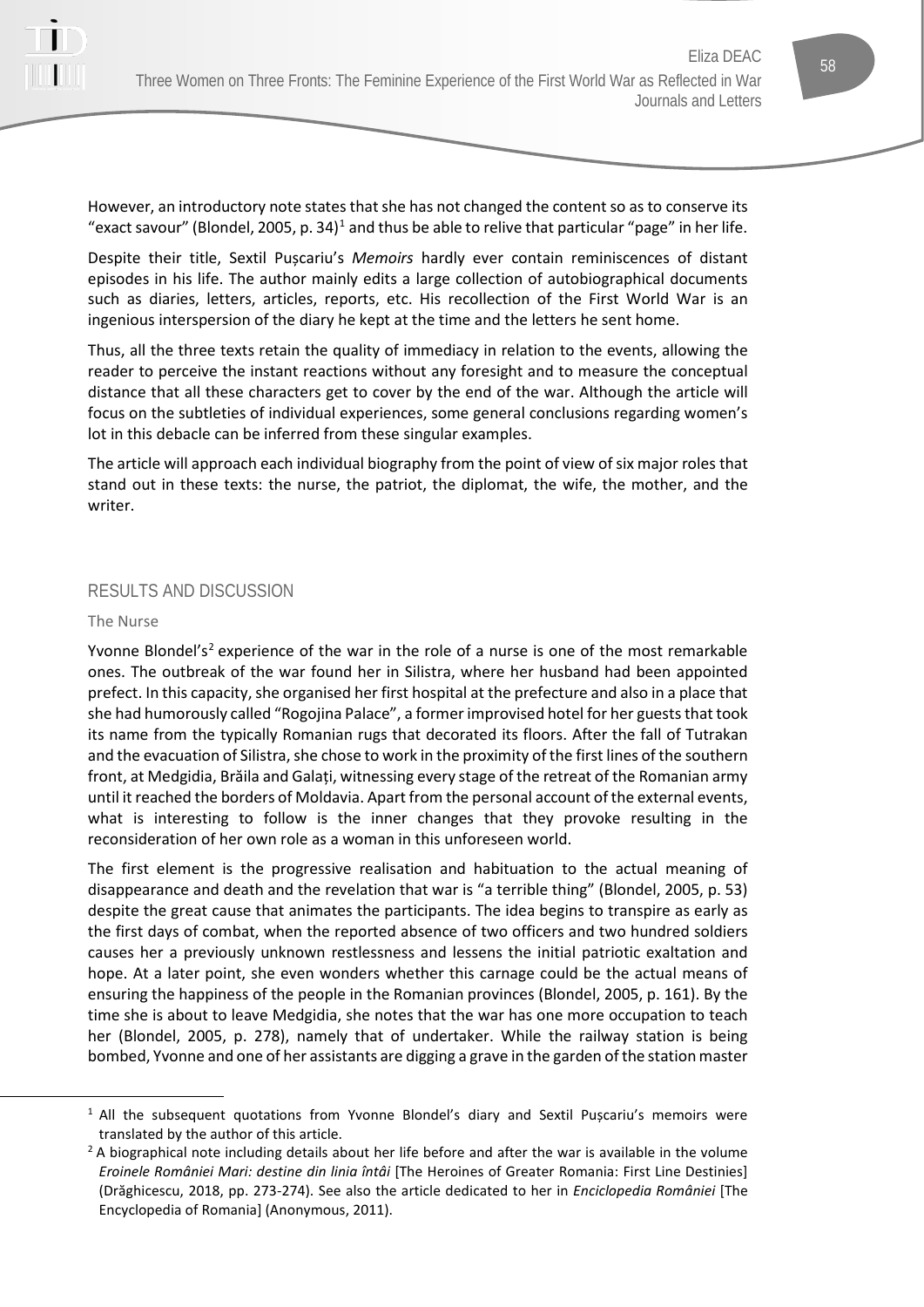so as to fulfil the last wish of an officer who was afraid that his body would be desecrated after death. In fact, it is not only this occupation that she learns on the front. At the start of the war, she has little training as a nurse and the experience she and her team gain is the result of their increasing struggle to meet the needs of the wounded or the ill (Blondel, 2005, p. 225).

The second element of this inner transformation is an increased feeling of responsibility that prevents her from remaining in a safe place for a long time and constantly urges her to seek a new cause to devote herself to. Thus, after leaving Silistra and returning to Bucharest, she does not stay long in her elegant and comfortable home, nor does she volunteer to work in one of the well-provided hospitals of the capital city but moves her hospital close to the first lines. She is quick at identifying problems and looking for solutions. Thus, she organises two shelters in the vicinity of the railway station, looks for transportation for the wounded coming from the front, offers spiritual comfort, in the form of an improvised altar, to those who pass through her shelters, carefully collects and stores the belongings of the departed in view of sending them to their families, ensures that the people affected by cholera are properly treated and even saves two Russian soldiers left behind in the rush of the evacuation, visits the Romanian, Russian and Serbian soldiers in their trenches bringing them small gifts; she does not forget even the population of abandoned cats and dogs, which she feeds with the remains from the mess hall.

Due to her feeling of duty towards the people in her care and towards the wounded that show up in great waves at the very last minute, she is among the last to leave the cities that are to fall in the hands of the enemy. On her way to Iași, she is involved in the horrible train accident at Ciurea. After miraculously escaping from the train, she immediately joins a group of people looking for survivors. Once in Iași, she soon accepts Queen Marie's proposal to assume a new difficult task as a nurse in the hospital for the people suffering from exanthematic typhus in the room for the moribund. After leaving this hospital, she soon gets involved in a new project – a shelter for the numerous mutilated soldiers that wander about in the streets of the overcrowded city without being received anywhere. To this end, she asks for the requisition of a museum, granted by King Ferdinand I but highly criticised by Nicolae Iorga. It is the last episode of her journal, which ends abruptly soon after this account.<sup>[3](#page-4-0)</sup>

All of these actions indicate a major change of perspective that the war operated in only a few days. A radical breach appears between her former life and the new one, a breach that obliges her to reconsider entirely her role as a woman. She finds it impossible to return to her previous life, filled with fashionable and fun activities, such as parties, car racing, tennis, flying records, and occasional charities, a life which she used to consider "interesting and well spent" (Blondel, 2005, p. 105). She concludes that

"[w]e have played the role of elegant ladies long enough. This is the time to show that beneath our elegance, uselessness, and taste for pleasures, there is something more profound and valuable" (Blondel, 2005, p. 113).

This particular vision is the result of her direct experience of war in the city of Silistra, an experience which she finds impossible to communicate to her group of friends in the capital city. Even among the fellow nurses, she forms a separate figure. The harsh work in the proximity of the front line makes her conjure a different image of the nurse than the angelic figure in white veils floating in a clean hospital, namely a Cinderella-like nurse working in rudimentary and

<span id="page-4-0"></span><sup>&</sup>lt;sup>3</sup> Some information on her future actions can be gleaned from Queen Marie's diary. She left the city in order to take charge of a field hospital and of a canteen for children in Frunzeasca, under the patronage of the Queen. During this time, she was also gravely ill, which may also be an explanation for the sudden discontinuation of the diary.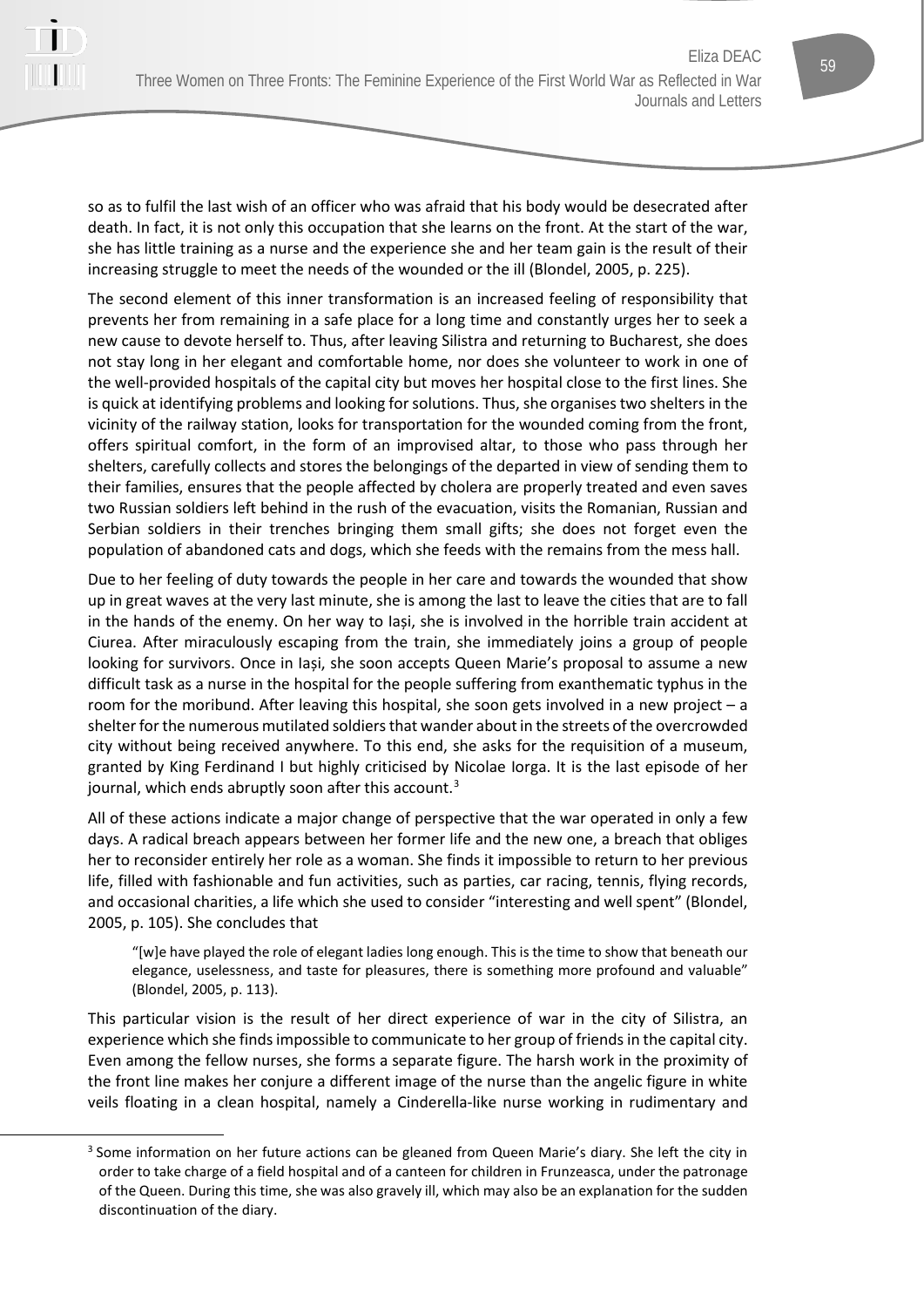muddy shelters striving to evacuate as many of the wounded as possible (Blondel, 2005, p. 241), yet completely content with her choice as she feels useful and efficient.

Among the numerous instances that provide an insight into the common perception of women and their roles at the time, two singular episodes are particularly illustrative of the stereotypes that were manifest at all levels of society and education. The first is represented by the arrival of a Scottish team of forty-five women led by Dr. MacIntire, formerly a surgeon in a hospital in Glasgow. Yvonne Blondel records with irony the disappointment that the officers, particularly the Romanians, show regarding the looks of the brave and selfless Scottish women. She also shows indignation with her compatriot, Robert De Flers, who launches into a series of jokes at their expense. Although she herself belongs to the category of mondain women and occasionally admits to allowing her coquettish spirit to resurface in her daily interactions at the mess hall, her own revelation of a rearrangement of values, in which beauty becomes secondary in relation to resilience, energy and goodwill, makes her take a stand that ultimately has no effect on her interlocutors.

The second episode takes place during one of her visits to the trenches. On her way back, she picks up in her car seven of the wounded soldiers that usually had to walk to the city, not before passing the wheel to her driver

"so as not to increase the pains of my fellow travellers through the fear they would certainly have felt if they had seen a woman driving the car" (Blondel, 2005, p. 225).

Her casual remark may contain a trace of irony but at the same time it is more likely to be a genuine expression of compassion and concern considering that most of these combatants, as she notes elsewhere, are simple peasants brought here directly from behind their ploughs and for whose power of endurance she manifests the greatest respect. In fact, throughout her journal, her own car becomes an emblem of the change that she herself has undergone: instead of a fashionable accessory and a sign of emancipation, the car is now the useful means of transporting the wounded, of dealing with emergencies or of making one's escape only after ensuring a safe journey for the vulnerable.

Her valiant behaviour earned her the Cross of Saint George that she received from the Russian representatives. Exceptionally, King Ferdinand I also awarded her a decoration that was usually given to men for her assistance in the most desperate situations (Queen Marie of Romania, 2015, pp. 103-104).

Most of the photographs taken of Queen Marie during the war picture her in the white uniform of the Red Cross. Her constant presence among the wounded or the ill throughout the war was one of the actions that earned her the devotion of the Romanian people and the symbolic status of "Mother of the Wounded". Visiting the hospitals on a regular basis was one of the main tasks she set for herself for the duration of the war. Such visits customarily consisted in walking among the patients and distributing small gifts and kind words. These regular visits frequently took hours on end during which she stopped by the bedside of hundreds of patients and listened to any grievances the people wanted to share. She visited large and well-provided hospitals, small and poor hospitals, hospitals for the wounded as well as hospitals for infectious diseases, city hospitals or field hospitals. On the one hand, these visits served to lift the morale of the patients and of the staff, on the other – they allowed her to identify their wants and needs and to provide help accordingly. The close encounter with the realities of the war, whose terrible consequences were more visible in hospitals than on the battlefield, made her draw the same conclusion as all those who saw its most devastating effects on the human frame. Faced with the gravest cases,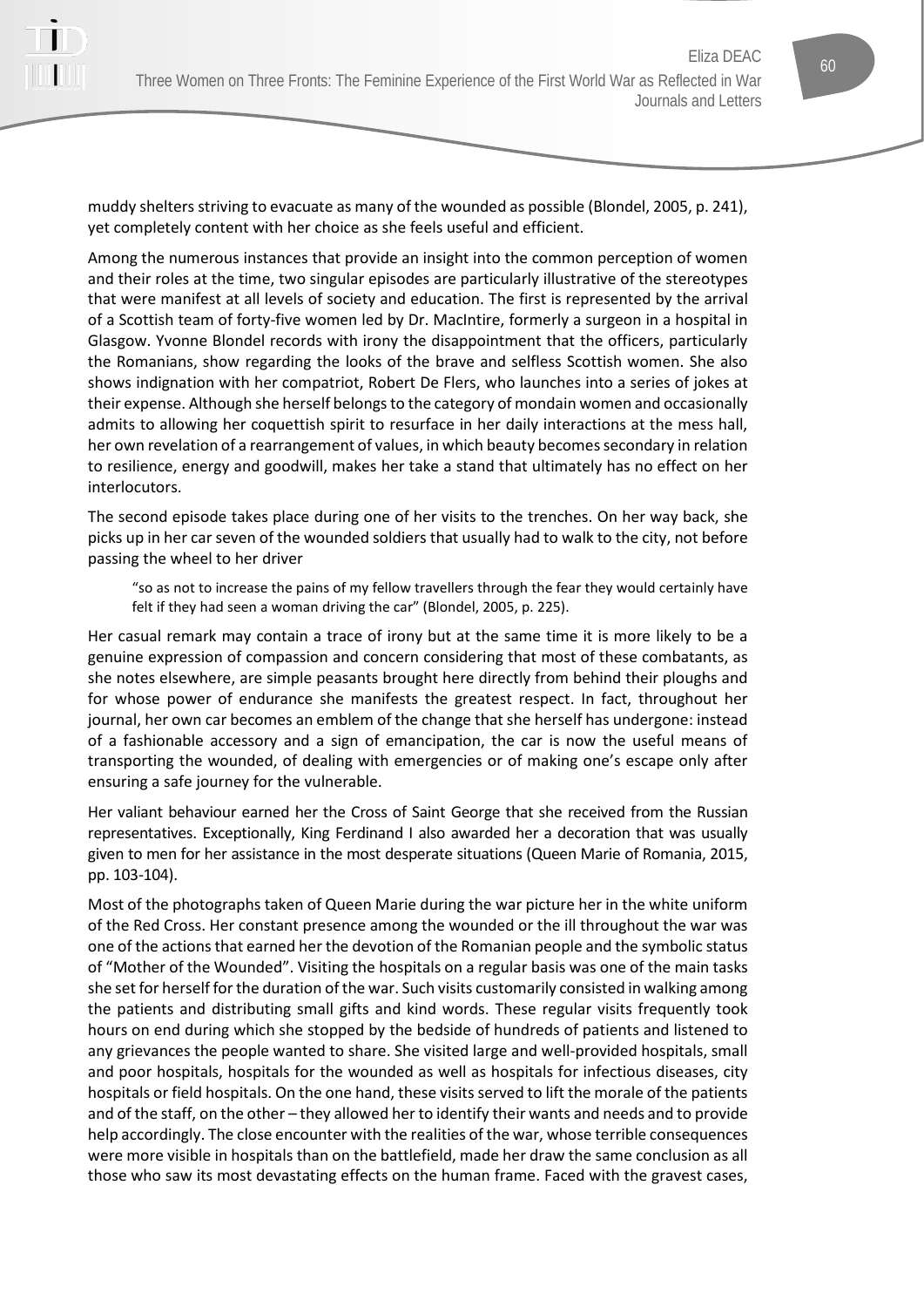she was struck by the full madness and purposelessness of the war and, on a more personal note, felt ashamed to give in to the fatigue that such prolonged visits entailed.

Unlike commemorative writings, which highlight the contributions of various individuals or groups to a specific cause but tend to downplay the shortcomings that taint their actions, the autobiographical writings may sometimes provide a more authentic, although less idealised perspective on the events, especially if the same facts are independently corroborated by other contemporary accounts. This is also the case of Queen Marie's diary, in which she makes note not only of the admirable dedication of the medical personnel but also of personal or institutional rivalries and selfish interests. For instance, she is made aware of the competition that her own society represents for the Romanian Red Cross and of the fact that the first usurped some of the rights of the latter. She also mentions the conflicts that occurred among the members of the medical staff, which undermined the operational capacity of the institution. At the same time, she admits that the success of her society is attributable not only to her total dedication but also to a strategy of bypassing certain administrative restrictions. She is also aware that her assistants sometimes take advantage of their status. Nevertheless, she considers that her role as a queen is to dissipate such misunderstandings and establish a just path among contradictory influences and ambitions. Although the work of the "Queen Marie" Society contributes to the consolidation of her popularity among the people and the army, she dismisses the idea that she has other personal ambitions than that of gaining the affection of her people (Queen Marie of Romania, 2015a, pp. 103-104). This aspect is confirmed by the trust and appreciation that the Allies showed her. The American mission worked directly with her and, on their departure, left her in full charge of all the goods they brought with them. The French awarded her the prestigious *Médaille des Épidémies*.

## The Patriot

Among the tree women who are portrayed in this article, two of them were not of Romanian nationality. Queen Marie's ancestors – British, Russian and German – were represented on both sides of the confronting powers. Yvonne Blondel was French, but Romania became her adoptive country when her father was appointed minister. From this perspective, it is particularly interesting to follow their individual manifestations of patriotism.

During the nine years that she spent in Romania, Yvonne Blondel came to regard this country as her second homeland, which is why, on the very day when Romania entered the war, she wrote the following:

"In my soul I feel so profoundly Romanian that I sense all the tremor of my adoptive country" (Blondel, 2005, p. 39).

However, it was her native country that set the example for her future actions. When she decided to become a nurse, she actually followed the example of her family members in Loiret, who had been offering their share of sacrifice in the war for two years: the men were on the front while the women were tending to patients in various hospitals they had set up.

Yvonne Blondel's diary is filled with sharp and even humorous characterological observations regarding different nations with whom she gets to interact closely on the southern front: Romanians, Russians, Serbians, Roma, Bulgarians, Germans, Turks and even French. Nevertheless, the events she witnesses set in motion an individual process of moral reasoning at the end of which she feels compelled to make abstraction both of national affiliations and of battle sides. Thus, the series of evacuations she is caught in make her aware of "the vague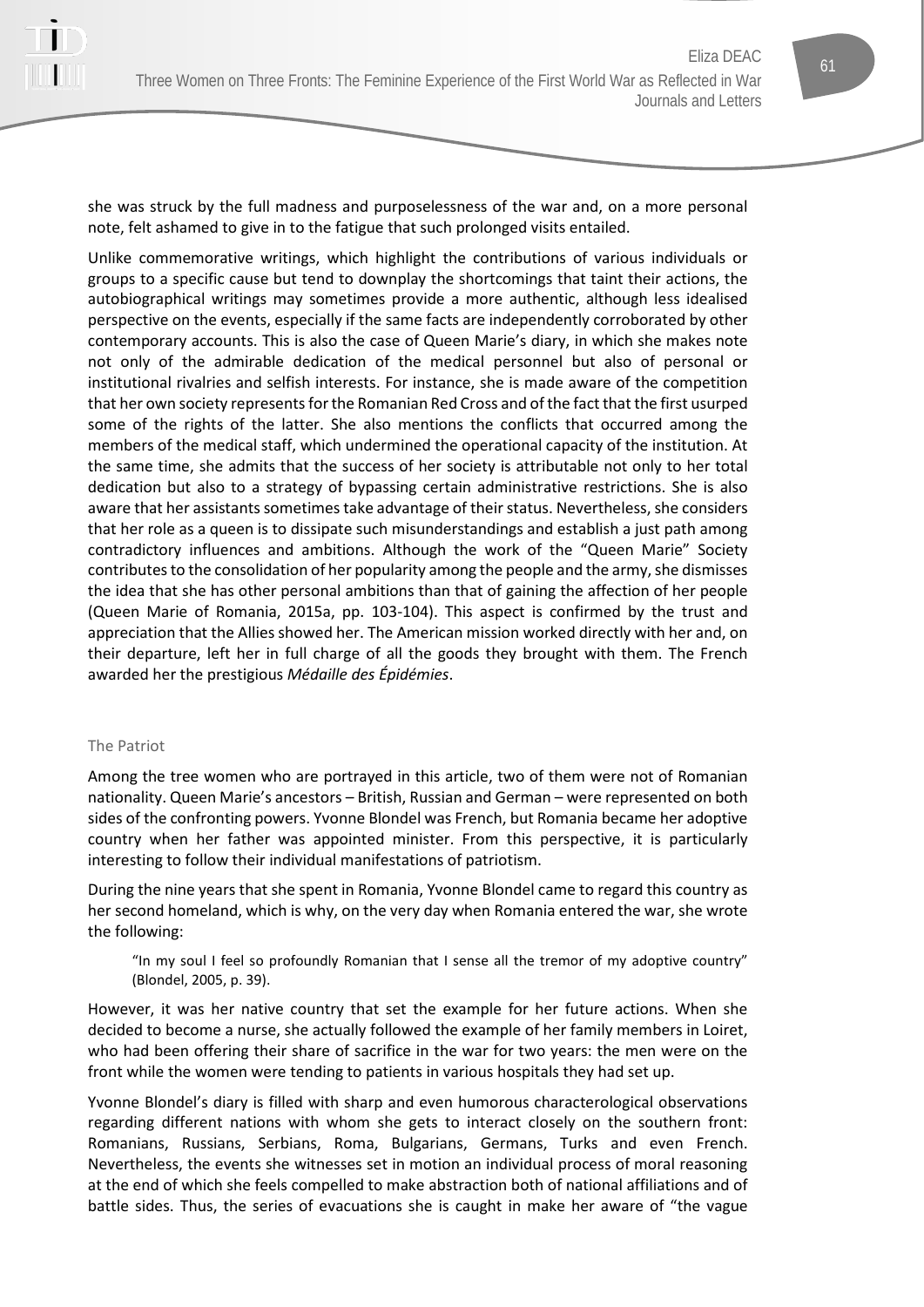

"Ultimately, it was not their land that was devastated and trampled on. Frankly, neither was it ours, but our Latin affinities became manifest under the circumstances" (Blondel, 2005, p. 246).

This circumstantial comment revealing her primordial connections has no effect on her actions as the moral imperative consistently takes precedence over national considerations. It is the same sense of moral duty that makes her offer her services as a nurse to those in need irrespective of their national appurtenance. Thus, on one occasion when she is provoked to express her creed, she declares that her duty as a nurse is "to bandage those human beings without distinction of race and religion" (Blondel, 2005, p. 195) and consequently proceeds to dress the wounds of a group of Bulgarian prisoners whom both her team and the other patients treat with hostility due to the reputed savagery of their compatriots. This diary is kept throughout a period when the Romanian Army is in continuous retreat and the relocations of her hospital actually mirror this regressive movement. It is in this context that she most beautifully expresses the faith that inspires her actions:

"What gives me strength, in spite of everything, is my deep and absolute conviction that my two homelands, which endlessly yield honour just as the flowers yield their perfumed fruits, will rise victorious and ennobled out of these misfortunes" (Blondel, 2005, p. 259).

A similar faith, formulated in almost similar terms, is recurrently expressed in Sextil Pușcariu's *Memoirs*:

"The widespread hope that the war will soon be over slowly turns into a personal belief that the horrible massacre has to continue and cannot come to an end, irrespective of the sacrifices, before the fruit ripens" (Pușcariu, 1978, p. 34) and a great good comes out of this.

What distinguishes his own experience of the war is the prevailing feeling that, in his capacity of an officer in the Austro-Hungarian Army, he is bound to act in accordance with a different will than his own and to endure a long deprivation of the two things that give meaning to his existence – his family and his studies:

"What makes the war so overbearing is the nerve strain and the loneliness, the separation from the loved ones, the awareness that you are wasting your youth and that you are only an insignificant bolt which has to work without being able to do anything outside its purpose" (Pușcariu, 1978, p. 109).

In other words, he perceives the war as "a period of stagnation, when we have been reduced to the role of machines" (Pușcariu, 1978, p. 248). The letters he and Leonora Pușcariu write to each other daily, the periods of leave that he spends with his wife and his two children, the time spent in reminiscing about these moments or other happy occasions from a more distant past, the contemplation of future possibilities that the end of the war may bring are all effective means of escaping the dreariness of this state of passivity. The absence of Leonora's letters prevents the reader from getting a direct insight into her own feelings, but one may surmise from her husband's letters that she shared his view.

This period of stagnation comes to an end when Sextil Pușcariu is discharged from his military duties and allowed to return home to Chernivtsi, where he continues his work as a professor at the university. It is at this point that Sextil Pușcariu gets involved in the national movement that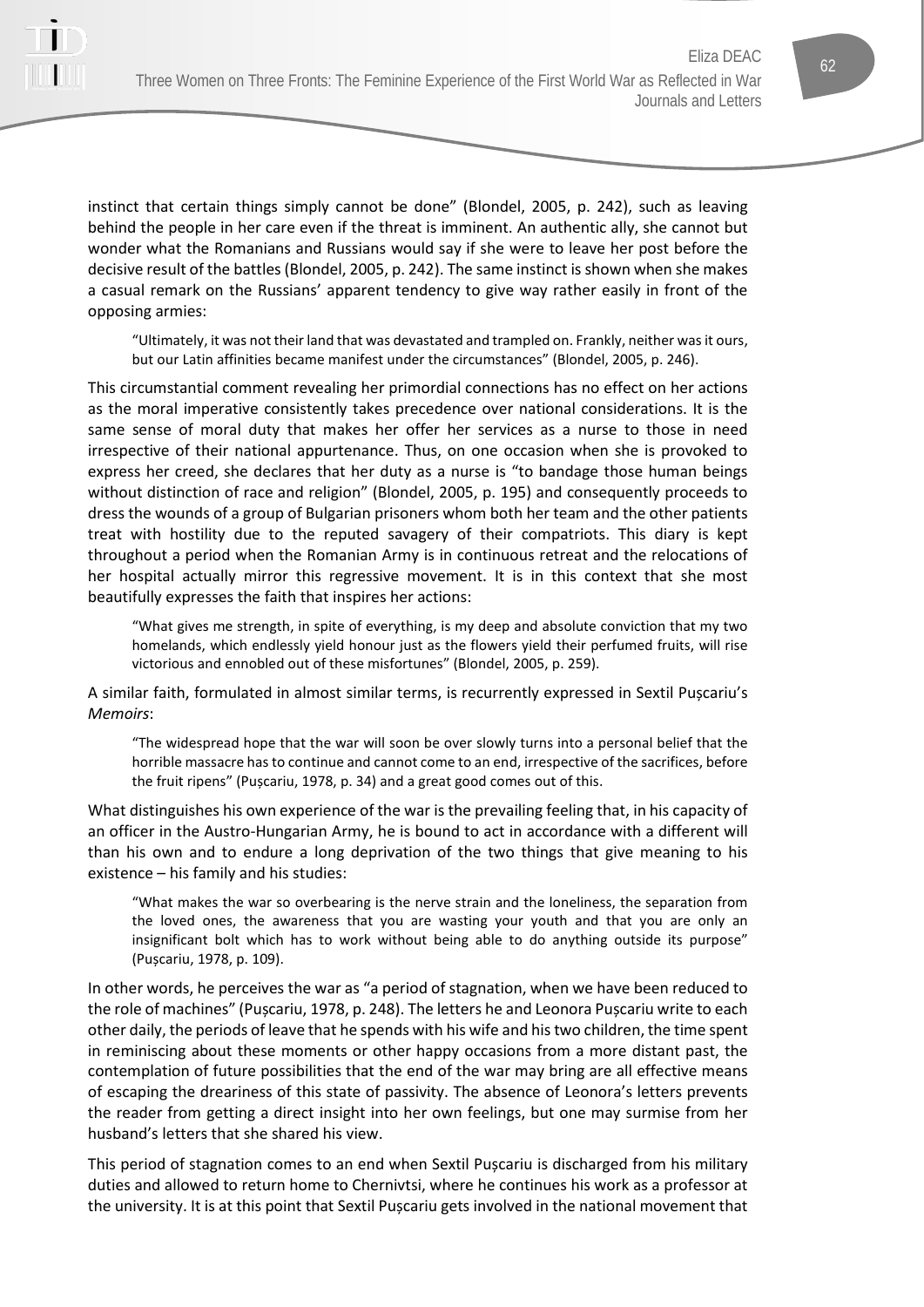

concludes with the Union of Bukovina with Romania in November 1918. This action could not have been undertaken without exposing himself and his family to great risks. When he consults his wife on the best course of action, her answer reveals an equal determination to bring their contribution to a national cause:

"If, for four years, you had to be ready to give your life for a cause that was not ours, now, when the fate of your nation is at stake, you cannot hesitate" (Pușcariu, 1978, p. 320).

In her case, the patriotic feeling is as discreet as her entire existence but no less effective than the grand actions of better-positioned people. It is this simple yet decided answer that enables her husband to become one of the main initiators of the Union both in Bukovina and in Transylvania.

There are numerous instances in which Queen Marie professes her profound love for her country and for its people to the extent that she comes to see her fate as indistinguishable from the fate of Romania (Queen Marie of Romania, 2015a, p. 289). This view was the result of twenty-five years spent in learning to understand the national character and the expectations that the nation had of her. The charitable actions in which she gets involved throughout the war bring her in close and repeated contact with the entire scale of the social hierarchy and with all the categories of people formed by the war: the wounded, the cripple, the orphans, the refugees and so on. Her efforts to meet the needs of these destitute people make her statement far from abstract or gratuitous. But her patriotism is also manifest in her relations with the Allies as well as within her family circle, which is why a closer look at these aspects will reveal the nuances of her attachment to her country.

#### The Diplomat

Among the three women, Queen Marie is the only one in a position to play this role. It is not a part she chooses for herself (Queen Marie of Romania, 2014, p. 265) but one that results from the circumstances she finds herself in. She gets involved in military decisions (the appointment of General Prezan), sanitary decisions (the appointment of Ioan Cantacuzino) or political decisions (Queen Marie of Romania, 2014, p. 298), but her most significant part is the one she plays in relation with the Allies, particularly at the crucial moment when Russia is about to reach an agreement with Germany, and later on, when Romania is forced to start the peace negotiations with the latter.

At such critical moments, the Queen's off-stage interventions as revealed by the diary are anything but diplomatic. She launches herself into passionate tirades in which she states the barren truth without the rhetorical flourishment that a public meeting would impose. During the discussions with her compatriots, such as General Ballard (Queen Marie of Romania, 2015a, p. 294), she does not hesitate to denounce the wavering attitude of Romania's allies, who seem to wish to go back on their initial promises once the country no longer presents a strategic interest. Her outburst proves to be efficient as she receives assurances that the claims of her adoptive country will be supported by her country of birth (Queen Marie of Romania, 2015a, pp. 315, 460). She manifests the same frankness in the discussions with the representative of France – Count St. Aulaire (Queen Marie of Romania, 2015a, p. 377). The more hopeless Romania's situation becomes, the more trenchant the Queen's statements are, to the extent that she has the impression of turning into a "monster of truth passing through the flames" (Queen Marie of Romania, 2015b, p. 107). Although she has harsh words with reference to the attitude of the Allies (Queen Marie of Romania, 2015a, p. 374), she completely opposes the idea of the peace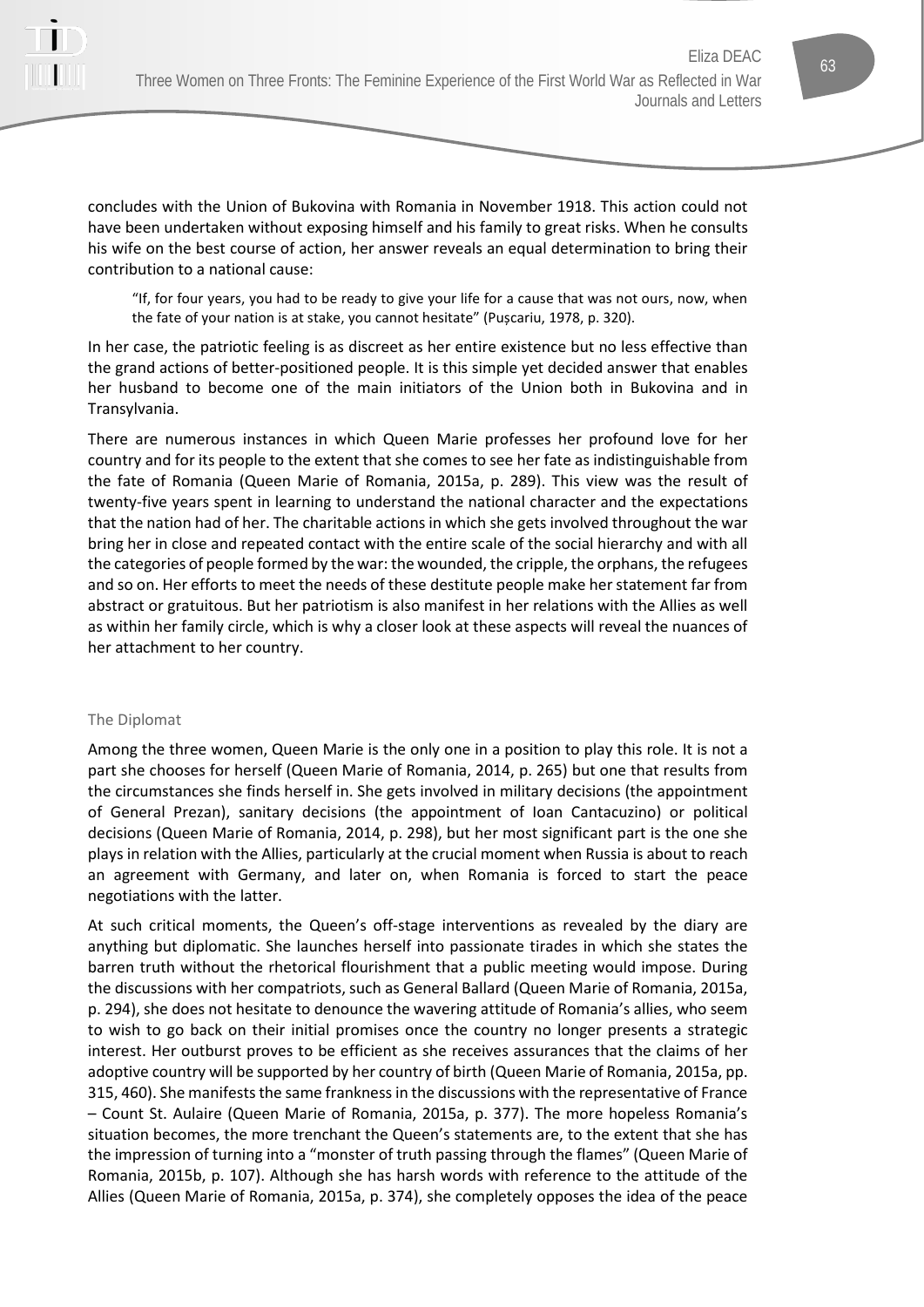

treaty with Germany, going to the extremes to prevent it in order to protect her country from destruction and to preserve its honour for the future generations (Queen Marie of Romania, 2015a, p. 466).

Despite the proven affection for the nation she is ruling, its people are not spared the harsh criticism of the Queen (Queen Marie of Romania, 2015b, pp. 51-53) when the unsuccess of the campaign makes them lose faith in their leaders. She is hurt by their lack of enduring loyalty and by the ease with which some are willing to dispose of the current dynasty. Such traits are in complete contrast with her British tenacity and refusal to give up when faced with adversities. Despite such disappointments, she feels that this people is fundamentally good and only regrets that she may be robbed of the possibility of doing them a great good.

Although her actions against the peace treaty are unsuccessful, her efforts do not go unacknowledged. For instance, General Berthelot awards the "Queen Marie" Society the "Croix de Guerre" in recognition of the Queen's loyalty as an ally (Queen Marie of Romania, 2015a, p. 425). Later on, she herself is awarded the same medal (Queen Marie of Romania, 2015b, p. 391). King George V promises to support the Romanian cause. General Văitoianu informs her that the Romanian Army appreciates her struggle for the "National Ideal" (Queen Marie of Romania, 2015a, p. 460). The foreign missions leave the country with a positive impression of her as an ally, a fact which will carry a great importance at the Paris Conference at the end of the war.

#### The Wife

It is in this role that Leonora Pușcariu stands out among the others, particularly since her actions are presented from the point of view of their recipient – her husband. At the start of the war and in the years that follow, he frequently meditates on the aspects that make his life meaningful. As he notes on several occasions, his family life is the core of his happiness and power of endurance:

"I realised that I had lived a happy life. I had everything a man can wish. (…) Then I had the happiness of marrying a loving, kind, honest, devoted woman, whom I loved from the bottom of my heart and who gave me the sweetest of children. I achieved all my ambitions early. From that point on, the war no longer seemed so terrible. The inner revolt subsided and was replaced by the hope that a great good will come out for the Romanian people. And slowly this hope became the creed of my life, which got me through many difficult moments" (Pușcariu, 1978, p. 9).

Paradoxically, the onset of the war contributes to the consolidation of the couple's already steadfast relationship. The conversation they have on the eve of his imminent departure to the front is a moment of absolute honesty that renders explicit what each means to the other:

"ten years after our marriage – we felt that our union became so strong that neither death could put an end to it, not life could increase it" (Pușcariu, 1978, p. 23).

At the same time, the war disrupts their perfect familial microcosm and imposes an indefinite separation. For the duration of the war, the family's efforts are concentrated on obliterating the distance through short periods of reunion, during Sextil Pușcariu's leaves, through reliving the happy moments over and over again or through the anticipation of such moments. There are numerous instances of such attempts to compensate for the short time spent together in real life by recollecting it in imagination, thus minimising the amount of time spent apart:

"Meanwhile, separated from each other, Leonora and Sextil were strolling in their charming microcosm, reviving cherished memories and making plans for the future" (Pușcariu, 1978, p. 226); "In my memory, the situations, spoken words, gestures, jokes, caresses succeed one another like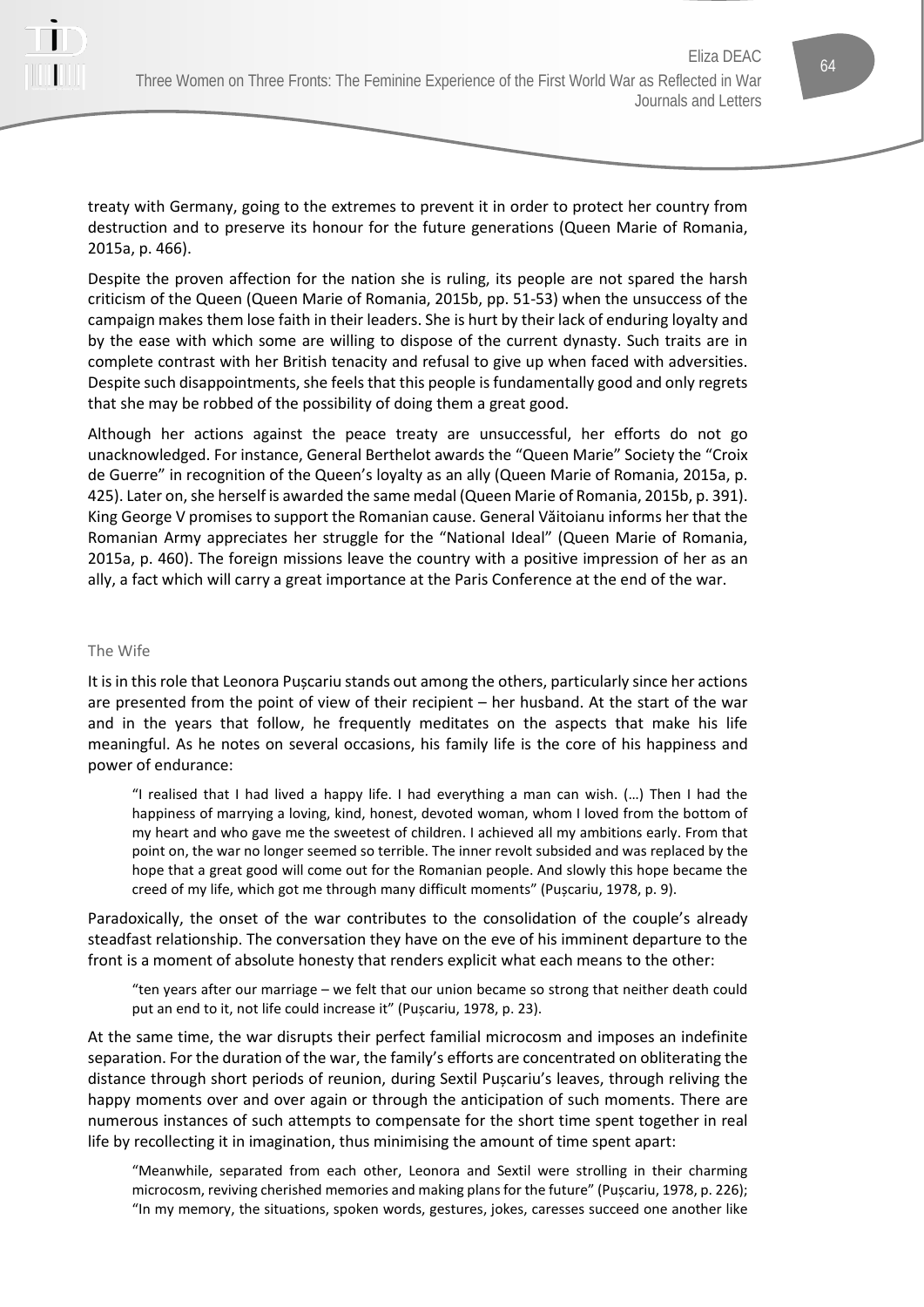

a string of shiny pearls" (Pușcariu, 1978, p. 57); "Now that I have spent a few days with you, I know what you do at every hour of the day and I often find myself watching every one of your movements" (Pușcariu, 1978, p. 114); "these days were so beautiful, so meaningful and the hope that they will be repeated in two months' time gave me the strength to bear the horrors of the war" (Pușcariu, 1978, p. 216).

The daily letters are a means of continuing their usual life as normally as possible:

"Even if we are far from each other, we are not separated and continue our family life with all its cares and joys. In our daily letters we bid each other 'good morning' and 'good evening' as if we were together and we write our thoughts and hopes as if we were sitting very close to each other. (…) We have no doubts about the source of happiness because we have found ours. We only need to strive to keep it unharmed. This war has taught us to cherish it more, precisely because it forced us apart. (…) To me, happiness is not a chimera, it is my dark Pisa and my sweet kids, so it is something I can take and hold into my arms" (Pușcariu, 1978, p. 227).

The time they spend apart recollecting various moments of their ten-year marriage allows them to become more aware of each other's character and of the way in which their personalities completed and modelled one another. In Sextil Pușcariu's case, the catalyst of such meditations is the literature that he reads extensively on the front. Very often, the characters' lives and opinions serve as terms of comparison for his own thoughts and feelings. For instance, on one occasion, he writes to his wife about a series of short stories in which he recognises some of their own weaknesses. On his part, it is the tendency to get involved in too many projects, a tendency which his wife wisely knows when to check. On her part, it is an inclination to worry too much about the daily trifles, for which the antidote is a healthy dose of humour that his optimist spirit readily provides (Pușcariu, 1978, p. 138). But the comparisons are mostly to her advantage making him more appreciative of her qualities and deepening the affection he has for her:

"every time I happen to compare you with others, you rise so much above them. You may say that I am blinded by love. To a certain extent, my judgement may be influenced by the great affection that I bear you, but this love increases precisely because I know your great qualities" (Pușcariu, 1978, p. 186).

The state of peaceful happiness altered by the war and to which they hope to return at the end of it involves a clear division of traditionally assigned roles, which are voluntarily and gladly assumed by both sides:

"Concerning us, I don't wish for any changes. My only wish is that we enjoy the same tranquil life we've had so far and that we both accomplish our life's work peacefully and with all our strength: you – raising the children and maintaining the regular tick-tock of the clock, I – your protection and my scientific work" (Pușcariu, 1978, p. 136).

In this particular family circle, these conventional roles do not establish a hierarchical relation between the partners but one of collaboration and mutual support. While on the front, the linguist attempts to pursue his philological preoccupations and thus comes to realise

"the immense difference between the way I work at home as opposed to here. There, I enjoy complete tranquillity and the working hours are working hours, when no one disturbs me and I can fully concentrate. Who am I to thank for this? My cherished Pisa, who relives me of all the small cares of daily life, which take up so much of one's time and use up one's energy. Do not imagine, my dear one, that I am not aware of this. And not only do you take these small cares upon yourself and I find everything ready, prepared by my darling's hands, but once I cross the threshold of my study, I find the happiness and peace of mind that help me keep my inner balance and serenity, which are so necessary when you work as a scientist" (Pușcariu, 1978, p. 111).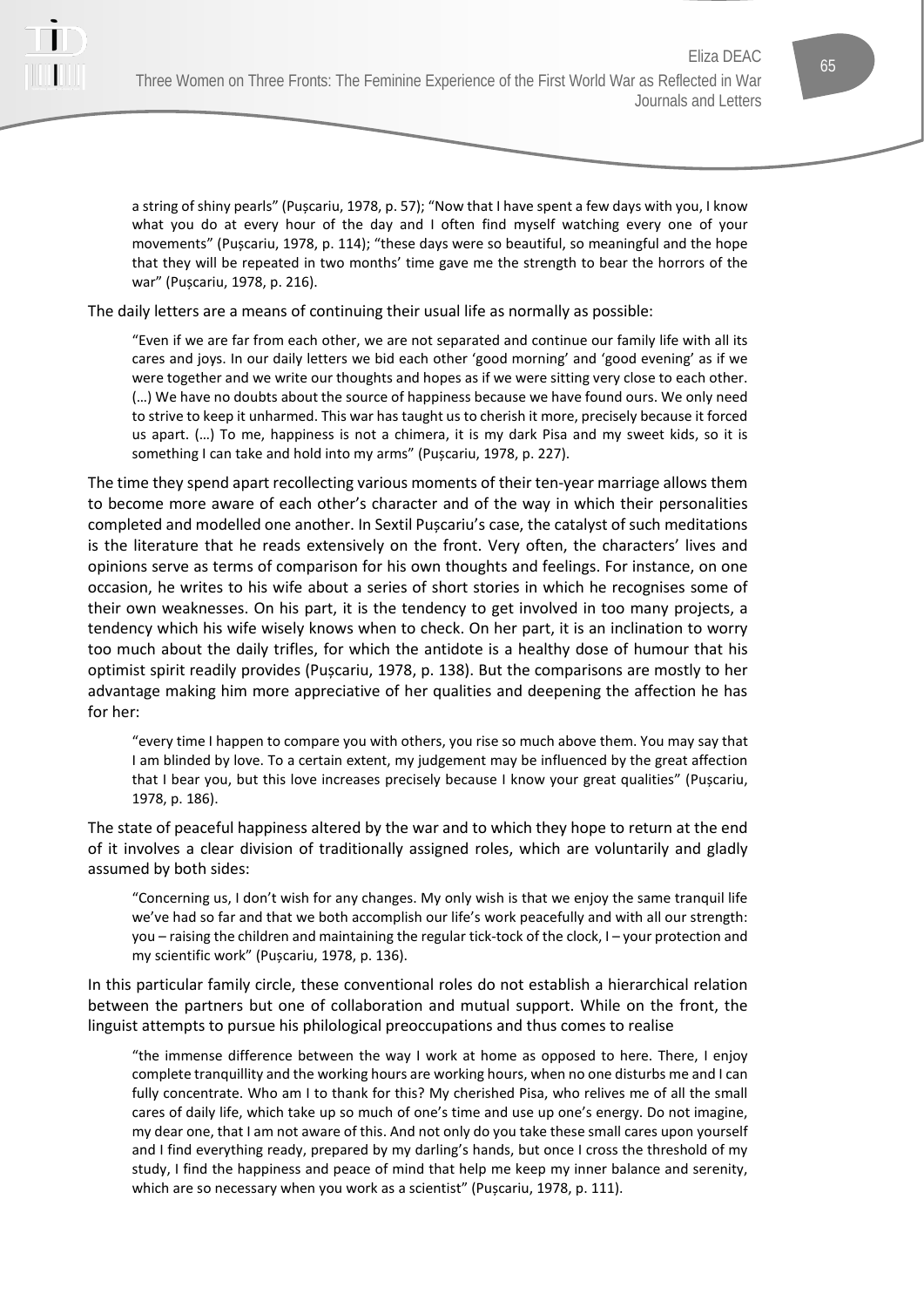Consequently, the wife is regarded not as an adjuvant but as "the main collaborator of my works" (Pușcariu, 1978, p. 111), almost a co-author. The promise to dedicate the finished work to her also serves as incentive to pursue it despite the occasional obstacles. In fact, the first part of the *Memoirs* – "The War of 1914-1918" – is also dedicated to her: "To Leonora I dedicate this book whose pages sometimes speak more of her than of war" (Pușcariu, 1978, p. 3). Ultimately, her life's work is to enable her husband to accomplish his written work, which is, in turn, a monument to her.

It is also in the *Memoirs* that he makes plain an aspect which his public life may have obscured, namely that in his set of values the family comes before his career. Thus, when he is informed that he is unlikely to be able to recover his possessions left in Chernivtsi, including the manuscripts that summed up his fifteen-year work, he calmly accepts this possibility as the source of his contentment is first and foremost his family (Pușcariu, 1978, pp. 227-228).

Regarding the couple Ferdinand I – Queen Marie, the studies have often highlighted the character incompatibilities, the concealed scandals, the progressive estrangement aggravated during the interwar years (Ciupală, 2017, pp. 290-291). Queen Marie's diary allows the reader to form a more nuanced view on this topic. While it is true that their relationship lacks the aura of sentimentality that envelops the Pușcariu family, it nevertheless functions on the basis of an authentic partnership. On the occasion of the  $25<sup>th</sup>$  anniversary of their marriage, she concludes that the essential element of their union is the love for their country, strengthened by the recent misfortunes they had to face together (Queen Marie of Romania, 2015a, p. 338). Although she frequently expresses her exasperation with his lack of initiative and his inability to make resolute decisions, she is also a perceptive and accurate judge of his qualities. Above all, she is aware of the authenticity of his patriotic feelings that make him take the radical decision to sacrifice his family ties for the benefit of the nation whose king he is (Queen Marie of Romania, 2014, p. 103). Even if she disapproves of the king's acceptance to perform humiliating tasks such as meeting with malicious enemies in order to negotiate the peace treaty, she understands that this attitude is also an expression of his devotion to his country (Queen Marie of Romania, 2015a, p. 408).

At the same time, she is careful not to undermine her husband's authority by taking part in public acts of protest (Queen Marie of Romania, 2015a, p. 426). Their tumultuous disputes take place in private. Also, at the end of the war, it is to him that she gives credit for accomplishing the national dream of the Romanians and claims no merit for herself. On a more personal note, another strong – although less overt – link between them is represented by the children. Thus, the prospect of exile or captivity in the context of the political changes in Russia makes both parents certain that they do not wish to part with their children but want to keep them under their protection for as long as possible (Queen Marie of Romania, 2015a, p. 294).

An interesting parallel can be drawn between the two couples – Ferdinand-Marie and Sextil-Leonora. Although Marie is often exasperated with Ferdinand's indecisiveness and lack of initiative, both of them are intensely preoccupied with the course of the events and the best course of action that would turn them to the country's advantage. Such interests come with the status but are also attributable to their authentic patriotic feelings for their adoptive county. By contrast, the correspondence between Leonora and Sextil reveals the couple's continuous effort to make abstraction of the ongoing events through the projection of past or future private contentment. This passive endurance of a necessary evil is illustrative for the general feeling among the Romanians from Transylvania who found themselves involved in a war that was not their own. Unable to avoid the military obligations, they looked for symbolic and, when possible, concrete means of evading them.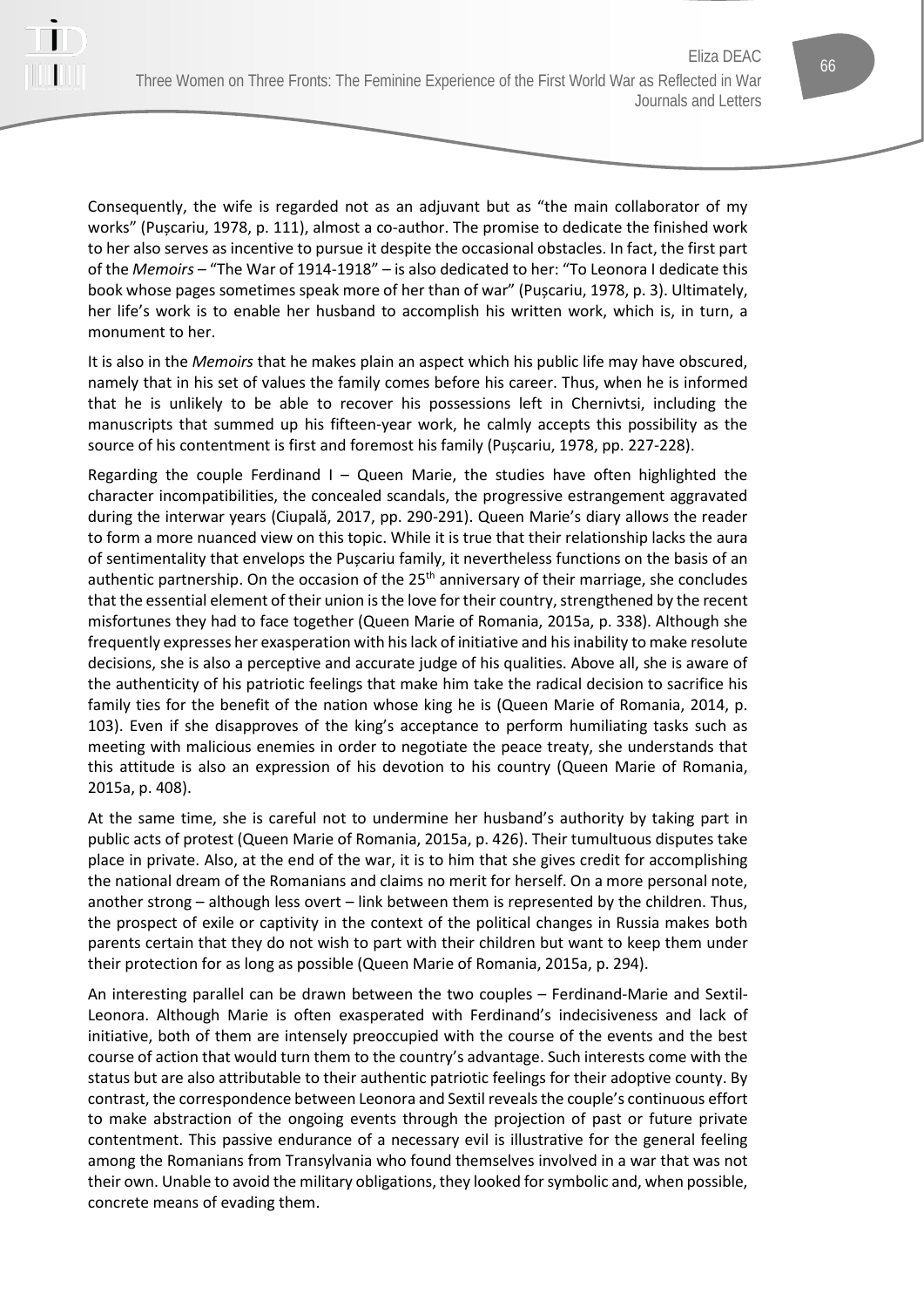

#### The Mother

Queen Marie's six children are prominent characters in her war diary. While the eldest is given military responsibilities, the daughters follow their mother's example and work as nurses. But the child that takes centre stage in the diary is the absent one. After his passing, Prince Mircea becomes the symbol of everything that is lost and has to be reconquered throughout the war. Deprived of his presence, his mother devotes her attention to hundreds of other children, who receive food, clothes and shelter in several establishments that bear his name. He is present in her writings, which make the soldiers eager to reconquer the capital in order to adorn his tomb with flowers (Queen Marie of Romania, 2014, p. 385). He is also the symbol of resistance in the occupied capital: on the day of his death, memorial services are held in the churches (Queen Marie of Romania, 2015a, p. 313). At the same time, her motherly tenderness extends from children to the wounded soldiers and then to the entire nation, whom she learns to accept and care for despite their failings (Queen Marie of Romania, 2015b, p. 156, p. 284).

Leonora Pușcariu also excelled in the role of mother. Throughout the war, she wrote more than 1,000 letters to her husband, which, according to him, were mainly daily accounts of their everyday activities revealing "the numerous troubles Leonora had to overcome especially for [the children's] sake" (Pușcariu, 1978, p. 306). Since these letters no longer exist, it is not possible to present a detailed picture of their lives. However, the reader may get a glimpse of what they might have been from the sparse references in Sextil Pușcariu's letters. In his mind, he sees Leonora making a pair of trousers out of twelve patches for their son, playing the piano in a rare moment of respite while the children play in the garden or worrying sick because of a serious illness of the boy. Perhaps the most relevant comment on this role of hers is made in a letter he writes to her on 18 August 1915:

"my love for you also encompasses a feeling that you cannot have for me. The feeling of profound gratitude for the pains and trouble you endured to bring our two children into this world. My love for you is not only the love for my wife, for the companion of my life, but also for the mother of my children. (…) I wish I were near you so that I could say all of these not in the clumsy words of a letter but in the silent language of a kiss or a look" (Pușcariu, 1978, p. 84).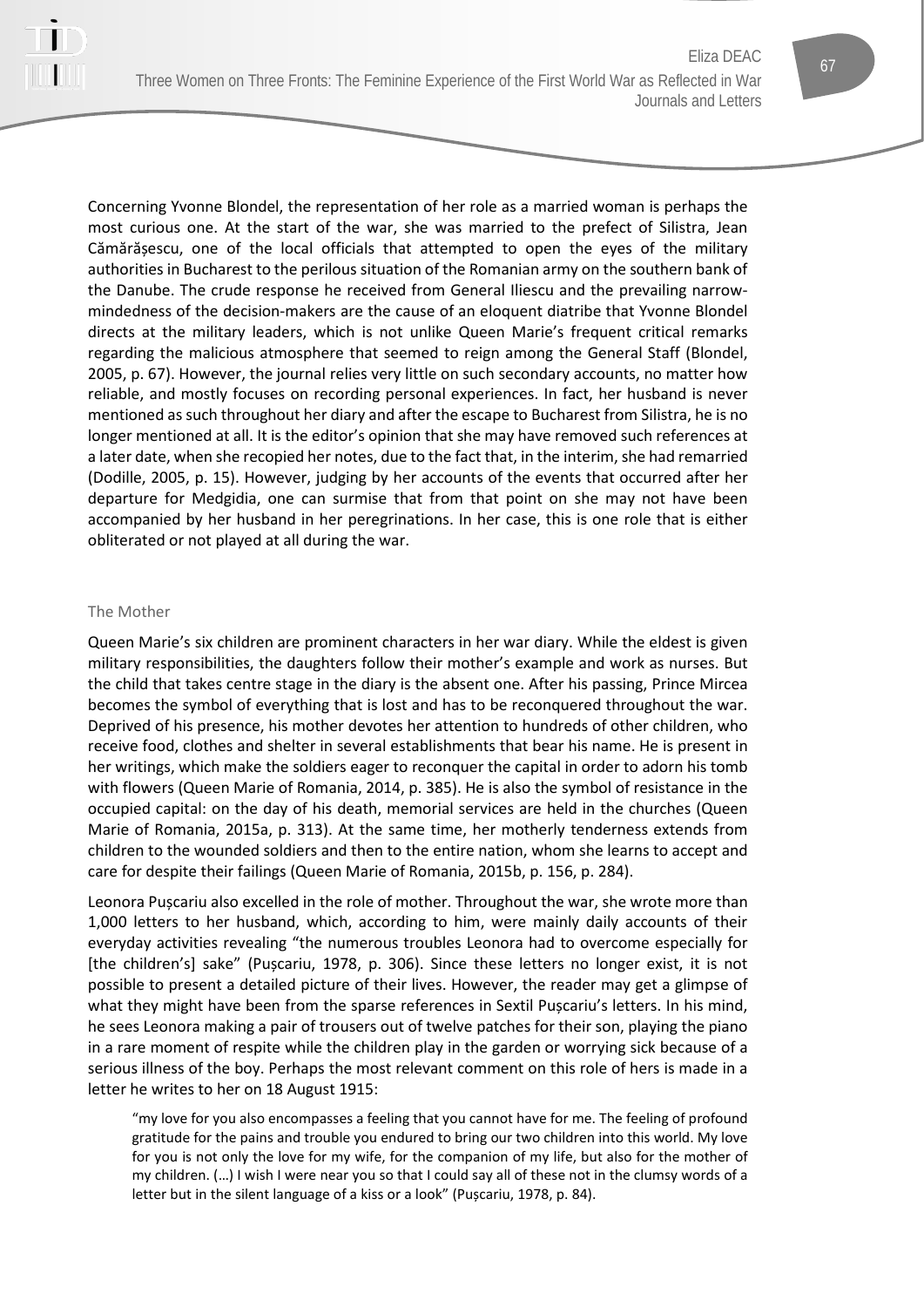This profound attachment to his family and the illustrative sentimental *intermezzi* quoted here, which regularly punctuate his discourse, reveal a side of his personality that would have been difficult to guess behind his public persona. The decision to publish such excerpts from his own letters, in an unadulterated form, stems from the intention to provide an authentic account of an individual experience of the war and also from the awareness that the target audience is not among his contemporaries but in a distant future, when the people portrayed in his writing will have acquired an aura similar to that of fictional characters.

The motherly role is another part that Yvonne Blondel did not play at the time. Nevertheless, there is one particular episode in which her devotion towards the people in her care takes a maternal form. It is the Serbian patients that impress her the most with their endurance, resignation, and aloofness. They are doubly isolated: they fight in a foreign land for a lost country and nobody around them speaks their mother tongue. In her compassion, the nurse attempts to compensate for this absence by an increased sympathy in her gestures:

"Taking care of these wounded foreigners, I strive to instil motherly tenderness in my eyes and in the gentleness of my gestures. When I feel that a connection is established from my heart to theirs, I feel elated" (Blondel, 2005, p. 221).

It is precisely the same expression – "from my heart to theirs" – that Queen Marie employs a few months later both in her diary and in an article that she writes for the soldiers, who find it so uplifting that they write back "From our hearts to hers". Through gestures and words, the two women provide another sort of ammunition that is vital in such confrontations – moral support.

## The Writer

If it were not for the great responsibilities they undertook, their decision to keep diaries and the perseverance they showed in accomplishing this task daily would seem rather an unusual occupation in wartimes. On the other hand, one must admire the tenacity with which, at the end of a long and often exhausting day, they found the resources to sum up its events.

The most obvious motivation was the realisation that they were living in extraordinary times and that such events needed to be recorded as they unfolded. Almost right from the start, Yvonne Blondel notes that

"From now on, I want to be more faithful to my diary and to write down my impressions regularly. The place where I live is a powder keg and my days will certainly be filled with all sorts of incidents and accidents" (Blondel, 2005, p. 37).

"Scribbled" at four in the morning after an eventful day and a sleepless night, during a lunch break or while recovering after a period of intense pressure, "without too much concern for coherence and orthography" (Blondel, 2005, p. 83), the recent impressions are written down immediately so that she "will not believe later on that [her] memory exaggerates or digresses" (Blondel, 2005, p. 83). She is fully aware of the importance of the role of chronicler, no matter how subjective her perspective may be.

In contrast to Queen Marie, Yvonne Blondel does not attribute any aesthetic or rhetorical value to her writing. While the Queen is conscious of the power of her words – written or spoken, public or private – Yvonne Blondel lacks such confidence. The ability to capture the moment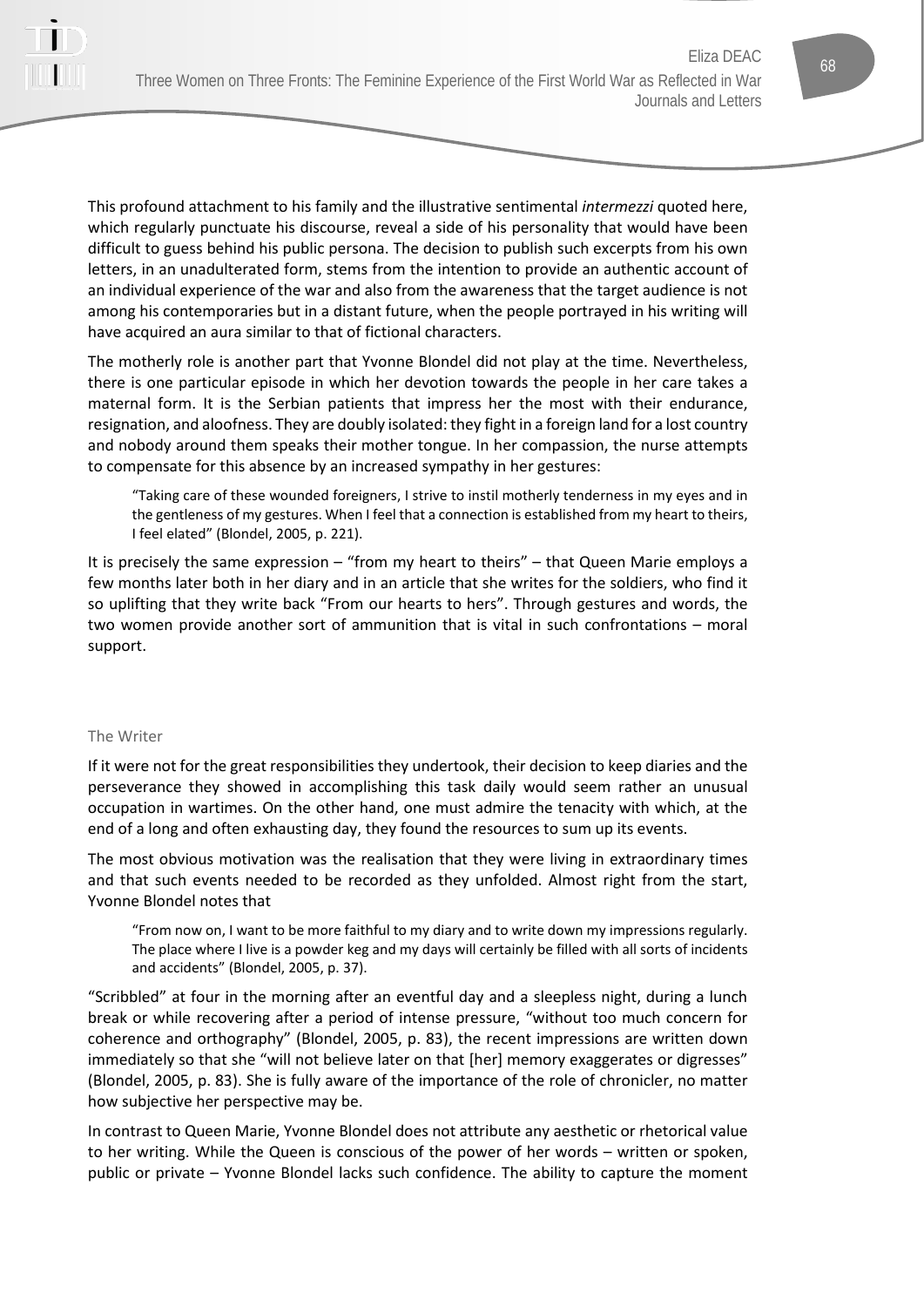

with accuracy or the skill to move people towards a righteous behaviour are mostly aspirations not accomplishments, in her view. She wishes she had the talent to write:

"I would love to reflect in my little piece of mirror glass the truth about the hours I live and the entire long farandole of people I meet every day. It is true that even if I had this gift, I would certainly not have the time to use it. It's one thing to scribble and it's totally different… to write!" (Blondel, 2005, p. 181).

She would like to write:

"pages burning with truth which would then fly to the four corners of the world with their exact and profound description impressing the masses and causing a fear of war as terrible as the fear of plague or cholera" (Blondel, 2005, p. 249).

If she did not manage to capture the "entire farandole", she nevertheless succeeded in taking accurate snapshots of some of the participants. Apart from the horrors and absurdities of the war, she keenly and even poetically observes the places which she visits in the rare moments of respite or which she conjures from the past. Also, her writing is not uniformly solemn and dramatic. Her text is punctuated with comic episodes that are particularly well evoked. The rush caused by the first air raid alert she witnesses is described in a humorous manner, which is just as effective in capturing primary human reactions as the tragic moments she beholds as well. On this particular occasion, the false alarm caused by a rare astronomical phenomenon, makes the people at the prefecture look for shelter in a large trench dug for this purpose in the yard. In the darkness and in the absence of a ladder, one of the maids, who brings with her two large suitcases filled in a hurry with various objects considered essential, unfortunately drops them and their content scatters over the people gathered in the trench:

"It was a shower of small bottles, underclothes, furs and all sorts of shoes. Those who were caught in this unexpected avalanche experienced what bombing felt like" (Blondel, 2005, p. 44).

Another false alarm finds her in Medgidia in the company of two compatriots, the Duke of Luynes and Robert de Flers, who, despite the circumstances, do not lose their sense of humour. The first target of Robert de Flers's wit is Yvonne Blondel herself when he makes a brief inventory of the objects which she deemed important to save:

"apart from a small box containing my money and jewellery, he saw in my small bag a powder case next to a lipstick and a curling iron for my fringe. It followed a riot of laughter and teasing about the women's coquetry, which never deserts them, not even in the most distressing situations" (Blondel, 2005, p. 133).

Such amusing anecdotes also reveal the ensemble of factors that worsen the situation: confusion, panic, mental contagion, lack of expertise or coordination. Through a kaleidoscope of such characteristic scenes, Yvonne Blondel actually presents a vivid series of images from the war in the manner of a documentary film.

Queen Marie writes as she lives. Her diary is not only an account of her actions but also a writing log. She writes easily, extensively and for a diversity of purposes. She writes to raise money for various charitable causes: the Red Cross, war orphans (*My Country*) and prisoners (prose poem). Another aim is to provide comfort and encouragement to her soldiers, so she writes articles for various newspapers that reach the front, but also prepares calendars or books of prayers for them. She writes to officials from different countries in order the ask for support for her people. She writes articles to be published abroad to express her country's gratitude for the support received from the Allies. She writes stories for her children, which she intends to publish for the benefit of all the Romanian children. Last but not least, she writes for herself to escape the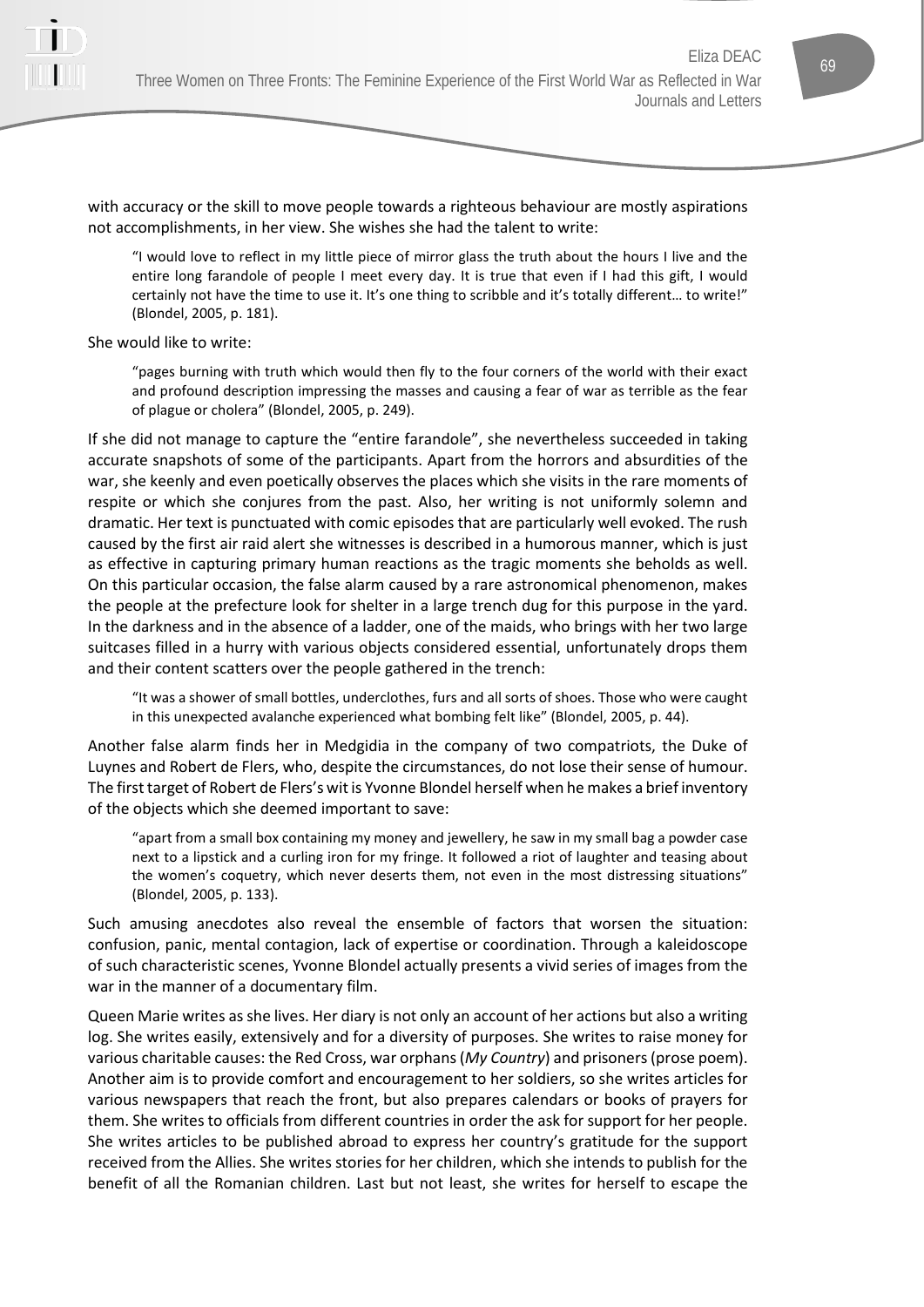pressure of the events. She is aware of the gripping power of her writing, which she attributes to the sincerity of feelings, and uses it in the service of her country as well.

The sheer amount of her writings during the war makes it impossible to do justice to her qualities as an author within the space of an article. They are deserving of a separate study that would address this topic from multiple perspectives such as the variety of genres and target readers, their immediate or long-term purposes, the private discourse versus the public discourse, the bilingual form of her texts and her relationship with her translators, the transformation of the same theme across different genres (for instance, the loss of her child as recounted in the diary, in *My Country* and in the article written for the soldiers on the front) and the reception on the part of her audience. Her diary would constitute a crucial element of such an approach both as a record of these aspects and as an object of textual analysis.

While Queen Marie's and Yvonne Blondel's diaries are written from the start with a yet unknown audience in view and therefore adjusted so as to protect the most personal thoughts, Sextil Pușcariu's letters have one sole addressee – his wife. For this reason, and also because "they are not meant to make an impression on unknown readers (…) they are absolutely sincere" (Pușcariu, 1978, p. 32).

The writing style is also a significant topic in the couple's correspondence. Apart from an intention to protect her or their privacy, one of the reasons why Leonora Pușcariu may have wished for her letters to be destroyed is a certain lack of confidence in her own writing abilities, which she confesses to her husband:

"You write to me, my dear, that you have a 'helpless' style and cannot express your feelings in a beautiful manner. You style is just as you are: simple, sincere, pure. I wouldn't wish it were otherwise because in every word you write I want to find you just as I love you. (…) I wouldn't exchange your letters for the most literary letters in the world. I want to know everything about our home, especially now, when I am so far away; when you describe to me what Honți said or what our Fizna answered (…), your letter tells me more than any treaty of psychology" (Pușcariu, 1978, pp. 43-44).

The simple depiction of the household's daily events transposes him in the presence of his loved ones and allows him to participate in their activities from afar. The quality of Leonora's letters and ultimately of her character can be inferred from the effect her writing has on their recipient:

"When I read your dear letter, I felt like jumping for joy" (Pușcariu, 1978, p. 48); "I am reading the letter received last night and written by you on 29 November, right after we parted. How beautiful and warm it is! I was so touched by the contentment that my visit brought all of you" (Pușcariu, 1978, p. 56).

The letters often reflect the couple's union of minds:

"Yesterday evening, I received the letter you sent on 30 December, in which you wrote to me almost the same things I wrote to you on that day" (Pușcariu, 1978, p. 106), namely recollections of various moments spent together. It is not just words that the letters carry from one to the other but "our very souls with the entire boundless affection we have for each other and for our children" (Pușcariu, 1978, p. 82).

The idea that the style gives the true measure of one's character is also brought into relief by means of comparison. Reading Leonora's letter in parallel with the letter of a common acquaintance, Sextil Pușcariu concludes that the latter is: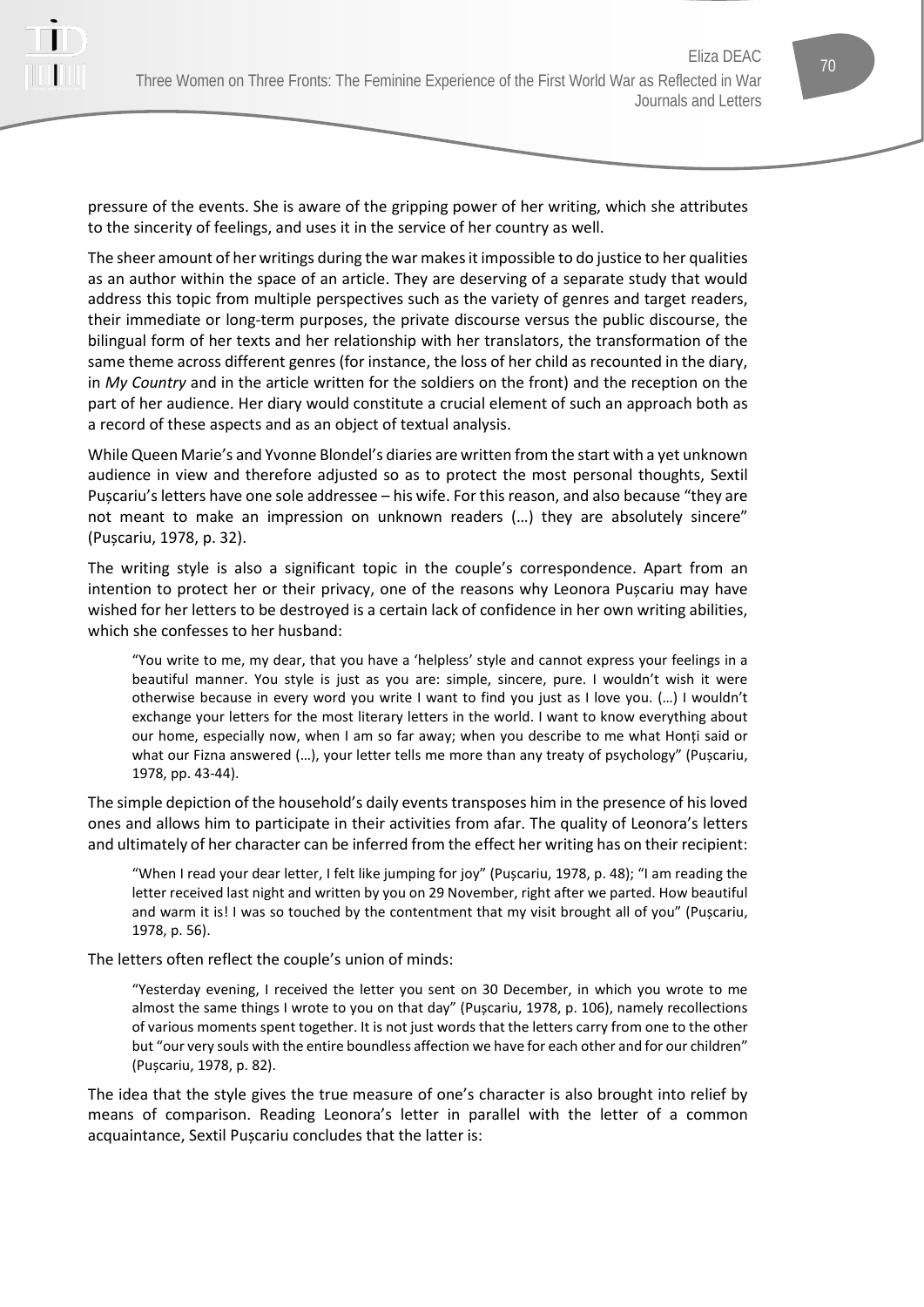

"full of phrases that say almost nothing and garnished with courtesy", while the first is appreciated for "the sober, natural style, devoid of prima donna trills. In her style, you recognise a person that changes her opinions daily (…) – in your letter, a person who knows what she wants, whom the circumstances may influence but not change, in other words a complete human being" (Pușcariu, 1978, p. 186).

In the end, the value of such writings is directly proportional to the circumstantial purpose they serve – that of providing moral comfort and support throughout an extended period of distress at the microcosmic level of the family.

# CONCLUSIONS

The three accounts complete each other allowing the reader to fill in the blanks in one narrative with information from another and to identify similar views on the same topic, which confirms their accuracy. The autobiographical works also provide access to backstage events and especially to the interpretations that their authors give them. Being recorded in real time, such works also bring into relief the metamorphoses that the authors undergo under the influence of these experiences. So, what do the three texts reveal about the way in which the women's roles were shaped by the war?

As the previous incursions have shown, to a certain extent the roles remain unchanged. Women continue to watch over their families attempting to guard them from the brutal intrusion of outside events. In different forms, they all play a major part in keeping up the spirits of the combatants by drawing attention to the ideal they fight for. At the same time, most of them put aside what might be called the shallow side of emancipation reflected in their mondain life before the start of the war and focus on meeting the stringent needs that are the specific outcome of the war. However, their merits did not go unnoticed and, at the end of the war, King Ferdinand I proclaimed the universal suffrage. On this occasion, his wife expressed her contentment that this achievement was entirely his merit without the intervention of his advisors (Queen Marie of Romania, 2015b, p. 381).

The most striking aspect is the inner change, which is best summed up in the last pages of Queen Marie's diary. The war brought her extremely close to misery, pain and poverty but also taught her the value of effort, charity and readiness for the most difficult tasks – an experience she shared with many other women on every front. What has been said about British and American nurse writers also applies to the two women on the Romanian front: they "wrote reflectively [...] focusing on both their extraordinary encounters with the wounds of war and the transformative nature of their experiences" (Hallett, 2016, p. xi). It is particularly the second aspect that this article attempted to bring into relief following the progressive changes in the heroines' views of the world as the events unfolded. However, due to the extent, complexity and diversity of her writings, Queen Marie's special contribution to the large field of feminine war literature could not be explored here but in passing and remains to be investigated further in light of the questions raised by these parallelisms.